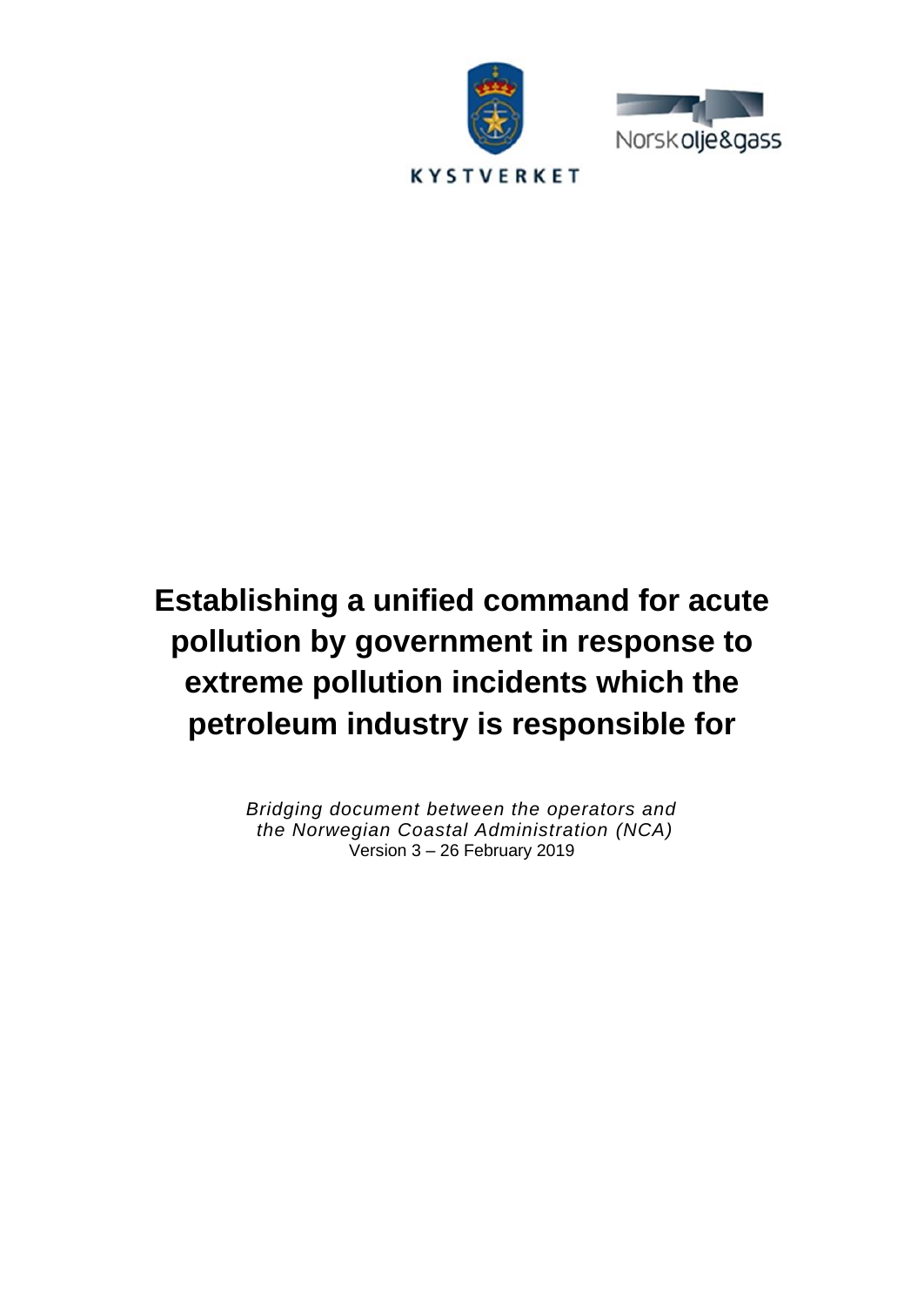# *Bridging document between operator and NCA* **emergency preparedness plans**

This bridging document describes responsibilities and roles related to major incidents of acute pollution from operations on the Norwegian continental shelf (NCS) where the NCA wholly or partly assumes command of the work to combat the environmental consequences of the incident in accordance with section 46, paragraph 3 of the Norwegian Pollution Control Act. Its starting point is the need to strengthen and provide predictability in the management of worst-case incidents. The work underlying the document is based on government and industry experience in the wake of the Macondo incident in the USA in 2010. The document is also described in the national plan on emergency preparedness for acute pollution or the threat of acute pollution.

The document has been prepared on the basis of the Norwegian Pollution Control Act, and does not alter the operator's responsibility for its own emergency preparedness, for the incident as such or for its consequences. The document describes how coordination will be implemented in practice, and is a bridging document between operator and Norwegian Coastal Administration (NCA) emergency preparedness plans.

Government assumption of a unified command in cases of acute pollution will form the basis for both tabletop and full-scale exercises, so that the document remains viable and can be improved and further developed. The first version was issued in 2015. The present document is the third version with amendments based on experience from the drills conducted.

The bridging document has been prepared through a collaboration between the NCA and the petroleum industry, where both large and small operator companies have participated along with the Norwegian Oil and Gas Association and the Norwegian Clean Seas Association for Operating Companies (Nofo). The NCA and Norwegian Oil and Gas believe that this document lays the basis for the effective and appropriate assumption of unified command by government in cases of acute pollution pursuant to applicable legislation.

Johan Marius Ly Director of emergency preparedness Norwegian Coastal Administration

Karl Eirik Schjøtt-Pedersen Director general Norwegian Oil and Gas Association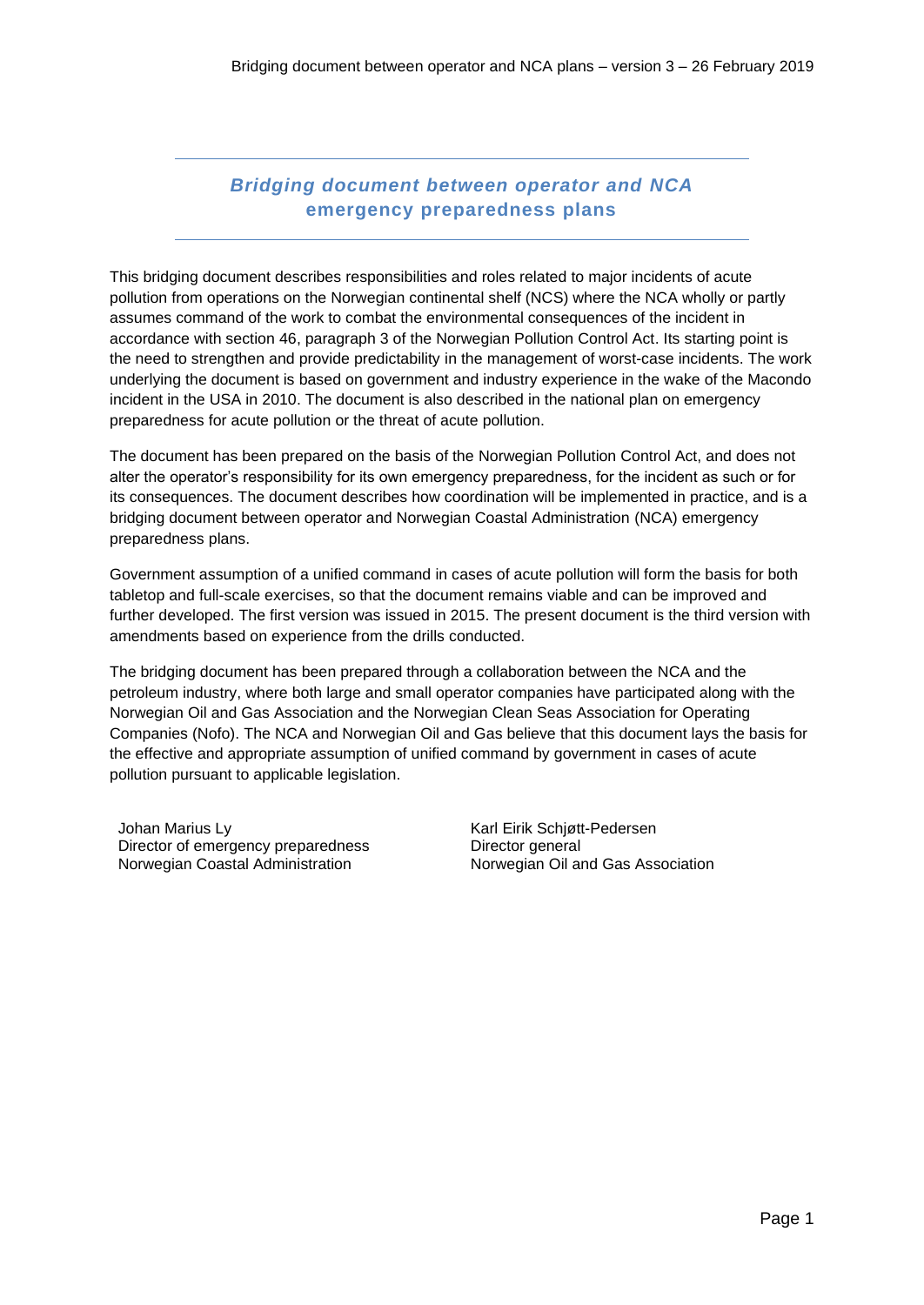# **CONTENTS**

| $\mathbf{1}$   |     |       |                                                                                      |  |
|----------------|-----|-------|--------------------------------------------------------------------------------------|--|
|                | 1.1 |       |                                                                                      |  |
|                |     |       |                                                                                      |  |
|                |     | 1.1.2 |                                                                                      |  |
|                |     | 1.1.3 |                                                                                      |  |
|                |     | 1.1.4 | Other government agencies with roles related to offshore petroleum activities4       |  |
|                |     | 1.1.5 | Definitions and description of roles when government assumes command 4               |  |
| 1.2            |     |       |                                                                                      |  |
|                |     |       |                                                                                      |  |
|                |     | 1.2.2 |                                                                                      |  |
|                |     | 1.2.3 |                                                                                      |  |
|                | 1.3 |       |                                                                                      |  |
|                | 1.4 |       |                                                                                      |  |
| $\overline{2}$ |     |       |                                                                                      |  |
|                | 2.1 |       |                                                                                      |  |
|                | 2.2 |       |                                                                                      |  |
|                | 2.3 |       |                                                                                      |  |
| 3              |     |       |                                                                                      |  |
|                | 3.1 |       |                                                                                      |  |
|                | 3.2 |       |                                                                                      |  |
| 4              |     |       |                                                                                      |  |
|                | 4.1 |       |                                                                                      |  |
|                | 4.2 |       |                                                                                      |  |
|                | 4.3 |       |                                                                                      |  |
|                | 4.4 |       | Implementation and conduct of government assumption of command for acute pollution 9 |  |
| 5              |     |       |                                                                                      |  |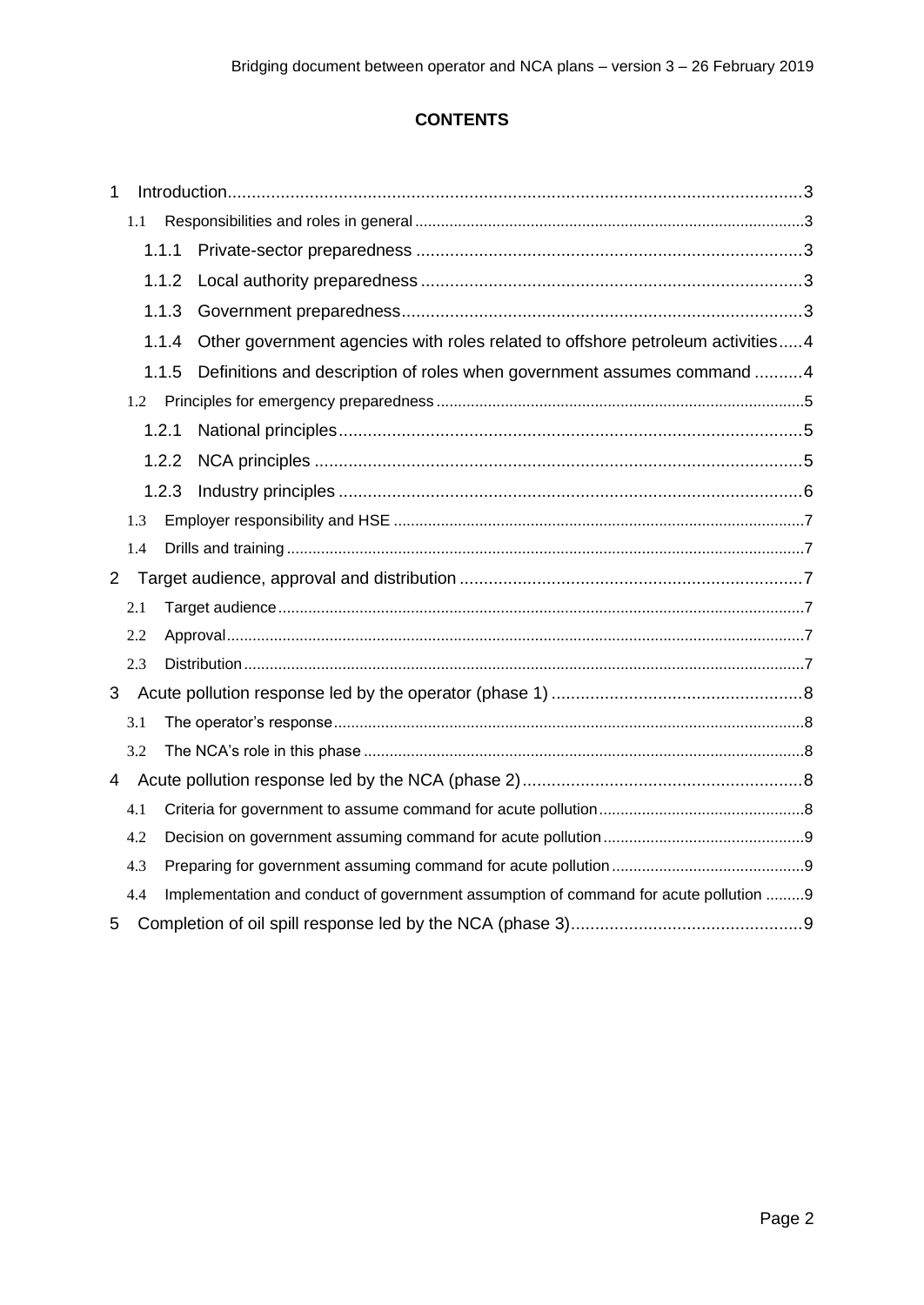# **1 Introduction**

# 1.1 **Responsibilities and roles in general**

The bridging document deals with unified command by government of the response to acute oil pollution on the open sea, in coastal waters and along the shoreline. Implicit in the establishment of a unified command by government is that the pollution incident will often have an "extreme" scope. The following provides a brief outline of responsibilities and roles related to major incidents of acute pollution from activities on the Norwegian continental shelf (NCS) where the NCA has assumed command wholly or in part of efforts to combat the pollution side of the incident<sup>1</sup> pursuant to section 46, paragraph 3 of the Pollution Control Act.

In many cases, an extreme acute pollution incident will comprise various types of crises, such as fire/explosion, issues of life and/or health, reputational impacts and socio-economic consequences. Far-reaching incidents on the NCS are often caused by blowouts or large and long-lasting leaks from subsea installations. In such circumstances, the operator will already have established an incident command to coordinate an integrated response to the accident, including combating the acute pollution. In the event that the government assumes command pursuant to section 46, paragraph 3 of the Pollution Control Act, the incident command for acute pollution will be exercised wholly or partly by the NCA. Command of other aspects of the incident, such as search and rescue, dealing with next of kin or leading the technical response to the oil discharge at source, will not be taken over the NCA.

During an incident where the NCA has assumed command for acute pollution, it will receive guidance from the Petroleum safety Authority Norway's assessment of the discharge position and possible development of the incident in addition to the operator's presentation.

# **1.1.1 Private-sector preparedness**

The primary duty to ensure emergency preparedness for incidents on the NCS which cause acute pollution rests with the relevant operator. The operator has an independent responsibility to plan, dimension and lead responses to acute pollution caused by their own activity. Assumption of unified command for acute pollution by the government does not alter the relevant operator's responsibility for dealing with the incident.

# **1.1.2 Local authority preparedness**

Local authorities are responsible for establishing emergency preparedness to deal with minor cases of acute pollution arising from normal activities in their area. They have joined forces in establishing regional committees to combat acute pollution (IUAs). Local authorities are dutybound to support government emergency preparedness. IUAs with coastlines have entered into agreements with the Norwegian Clean Seas Association for Operating Companies (Nofo) on support when responding to acute oil spills from the petroleum industry.

#### **1.1.3 Government preparedness**

This is handled by the NCA, which reports to the Ministry of Transport and Communications.

The NCA is responsible for operating and developing the government's emergency preparedness for acute pollution, including the response organisation. This involves

 $1$  Section 46, paragraph 3 of the Pollution Control Act: "In major cases of acute pollution or danger of such pollution the state authorities may partially or totally take over the leadership of the efforts to fight the accident."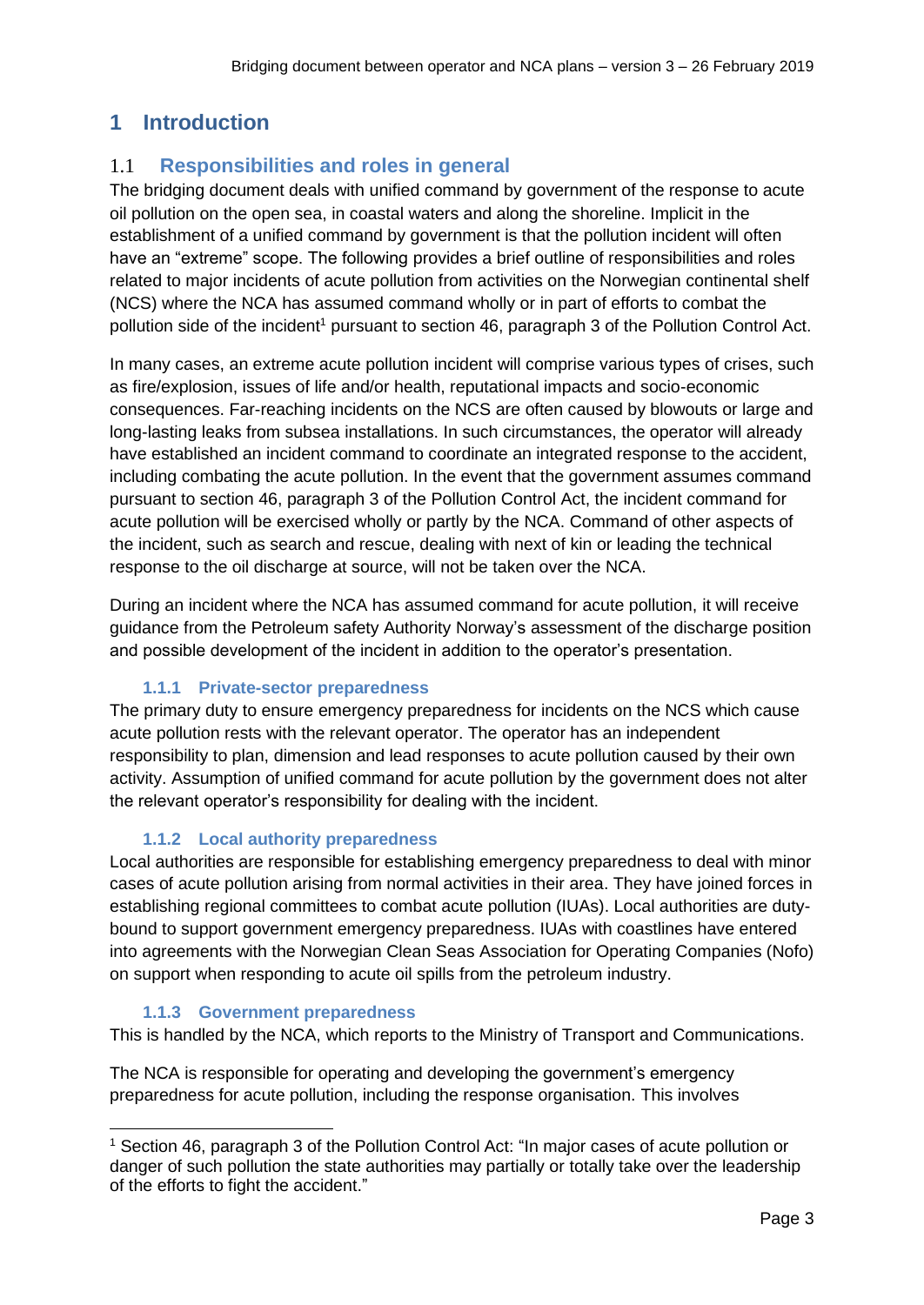supervising the operator's ability to deal with discharges from their own operations. Authority has been delegated to the NCA to ensure the best possible coordination of operational emergency preparedness for acute pollution in a national system. See section 43, subsection 3 of the Pollution Control Act.

Pursuant to section 46, paragraph 3 of the Pollution Control Act, the NCA may assume command of the work of the pollution response. <sup>2</sup> When substantial pollution damage is threatened, it can require on behalf of the government that everyone makes equipment and personnel available to deal with the incident.

### **1.1.4 Other government agencies with roles related to offshore petroleum activities**

The **Norwegian Environment Agency (NEA)** reports to the Ministry of Climate and the Environment. It is responsible for setting standards of emergency preparedness for acute pollution by local authorities and private enterprises, and for supervising compliance with these requirements. An agreement on mutual notification and collaboration has been established between the NEA and the NCA.

The **Petroleum Safety Authority Norway (PSA)** answers to the Ministry of Labour and Social Affairs. The PSA is responsible for technical and operational safety, including emergency preparedness. Its safety concept incorporates prevention of undesirable incidents, including events which can cause acute discharges.

The PSA notifies relevant government agencies, including the NCA and the NEA, of incidents arising from activities on the NCS.

A collaboration agreement between the PSA and the NCA includes a description of cooperation in the event of hazard and accident conditions.

#### **1.1.5 Definitions and description of roles when government assumes command** Key definitions are provided below to provide clarity over terms and structure.

#### **Incident commander**

"Incident commander" is an established term, used generally in both private and government activities as well as internationally. Here it means a role assigned to an identified person for a specified period.

#### A) **Operator's incident commander**

Minor incidents of acute pollution will not normally involve government assumption of command for combatting the pollution.<sup>2</sup> In these cases, the operator's incident commander will lead all aspects of the response to its own incident through every phase, including acute pollution.

#### B) **Government incident commander for acute pollution**

In incidents involving acute pollution where the NCA on behalf of the government assumes command, pursuant to section 46, paragraph 3 of the Pollution Control Act, <sup>2</sup> the NCA will establish a government incident commander for acute pollution. The operator's incident commander will continue to lead all other aspects of the response

<sup>&</sup>lt;sup>2</sup> Section 46, paragraph 3 of the Pollution Control Act: "In major cases of acute pollution or danger of such pollution the state authorities may partially or totally take over the leadership of the efforts to fight the accident."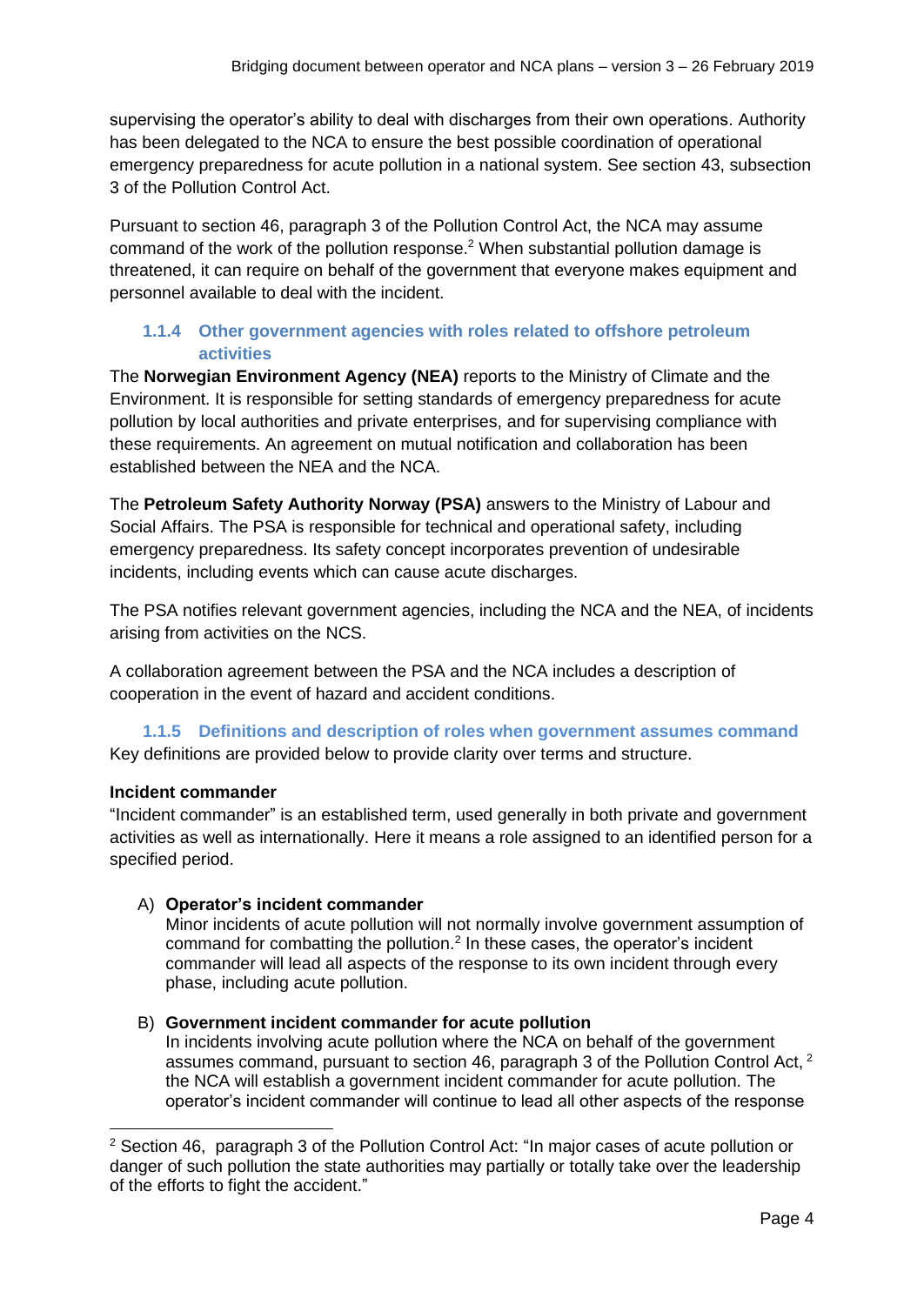to its own incident, and will support the government incident commander for acute pollution.

The operator's incident commander and the government incident commander for acute pollution are expected to establish routines for collaboration.

#### **Unified command leadership**

"Unified command" here means a collective staff, including the incident commander, which leads and coordinates the response to the accident.

The operator will always be responsible for establishing a unified command to respond to its own incident. In the pollution incidents within the petroleum sector where the NCA appoints an *incident commander for acute pollution*, the NCA will normally reinforce the operator's unified command with its own personnel. This is intended to support processes in the unified command which contribute to effective response to the pollution. NCA personnel will supplement the operator's established unified command and do not absolve the operator of responsibility for the incident or its continued management. In order to provide an integrated response to the incident, the NCA and the operator will need to coordinate in such cases. This will apply to goals and prioritisation at command level and to planned activities and resource use at operational level, and the principles involved will be clarified between the NCA's incident commander for acute pollution and the operator's incident commander.

#### **Action plan**

This is a plan for the relevant incident, conditional on the circumstances, which guides the ongoing commitment, including oil spill response. It is drawn up by the unified command for the incident in order to specify priorities and actions.

# 1.2 **Principles for emergency preparedness**

#### **1.2.1 Norwegian National principles**

#### 1. Responsibility principle

The organisation which is responsible for a specialisation in normal conditions is also responsible for necessary emergency preparations and for responding to extraordinary incidents in that specialisation.

#### 2. Similarity principle

The organisation deployed during crises will basically be as similar as possible to the everyday organisation.

#### 3. Subsidiarity principle

Crises must be handled organisationally at the lowest possible level.

#### 4. Collaboration principle

Government authorities, enterprises and agencies have an independent responsibility for ensuring the best possible collaboration with relevant players and enterprises in the work of preventing, responding to and managing crises.

#### **1.2.2 NCA principles**

• Measures will be implemented as close to the source as possible to reduce further spreading and to achieve the greatest possible net damage reduction.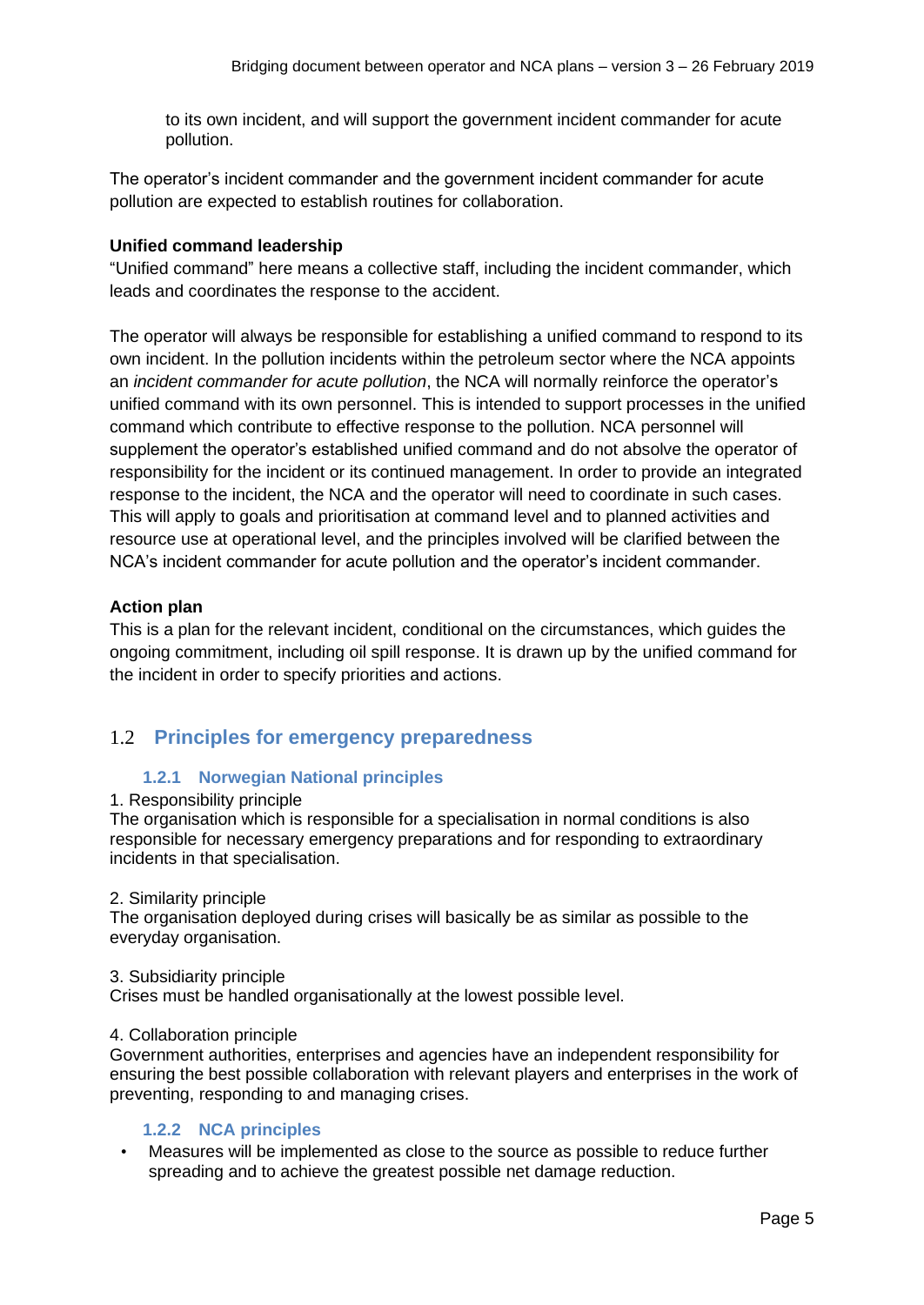- Mechanical methods and dispersants are acceptable, and the net environmental benefit analysis/spill impact mitigation assessment (Neba/Sima) approach will be used.
- The overriding priorities in the event of incidents/accidents are:
	- life, health and safety
	- environmental assets
	- financial assets.
- Continuous monitoring/supervision must be conducted during the response.

The NCA's emergency preparedness plans build on internal and external collaboration and coordination with response resources held by other government agencies and players, including those available under international agreements.

#### **1.2.3 Industry principles**

- Attention will be devoted to prevention, risk-reduction measures and active risk management in all activities.
- Emergency preparedness will be based of the results of risk and emergency preparedness analyses.
- Such analyses will be conducted for all new activities and updated when conditions could lead to a change in the level of risk.
- The response methods which provide the biggest reduction in environmental damage will be used.
- Responses to limit acute pollution must be implemented as close as possible to the discharge source.
- The organisation must be trained and equipped to minimise the consequences of undesirable incidents.
- Emergency preparedness for acute pollution must be constructed with adequate and independent barriers. The barrier concept corresponds with the various zones where the oil is to be combated, and accords with international standards.
	- Barrier 1 is as close as possible to the source
	- Barrier 2 is between the resource and the coastal waters
	- Barrier 3 is the coastal waters
	- Barrier 4 is remobilisable beached oil
	- Barrier 5 is beached oil

No single measure is 100 per cent effective, but can in optimum conditions collectively achieve a high performance. The calculation takes account of the performance of the systems and thereby also of the barriers. In each barrier/zone (except the first), the effect of measures in the previous barrier/zone is taken into account.

• Emergency preparedness plans must be prepared which describe at all times the preparations and provide action plans for the defined hazard and accident conditions.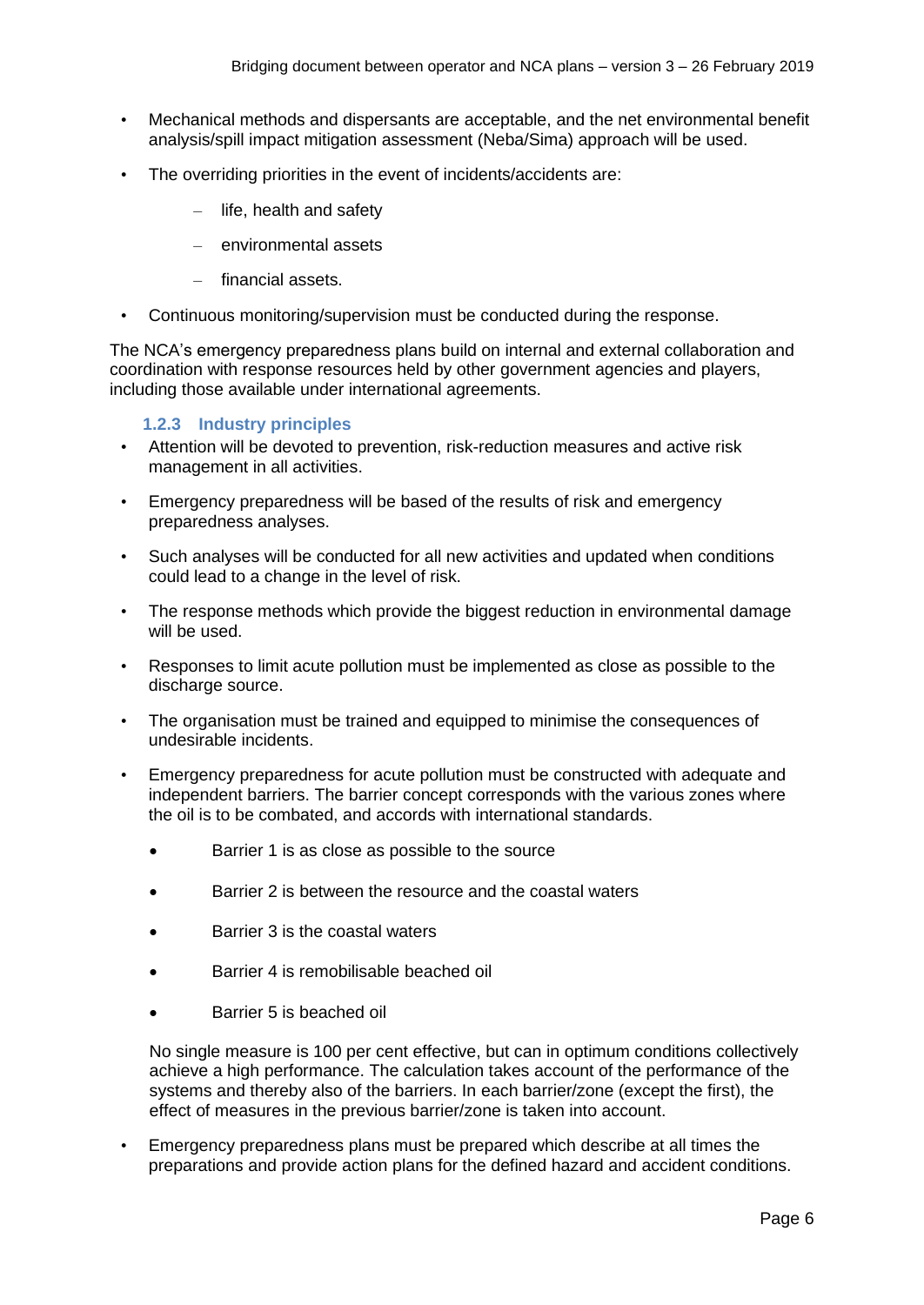- The operator companies must collaborate on sharing response resources.
- Nofo represents the operational emergency response by the operator companies, and is responsible for ensuring that oil spill response is dimensioned at all times in accordance with operator requirements and emergency response plans.
- Acute discharges must be monitored continuously.
- Environmental surveys must be conducted after acute discharges which could have affected the environment. The programme for such surveys must be clarified with the NCA.

Where the prioritisation of resources during the response are concerned, the industry applies the same principles as those listed above for the NCA – in other words, life and health, the environment and material assets in that order.

# 1.3 **Employer responsibility and HSE**

When dealing with acute oil pollution, the human resources involved will have their workplace in various geographical locations (at sea, close to the coast, along the shore or on land), will do different types of jobs (administrative or practical) and will experience working conditions which involve varying degrees of difficulty. To ensure good follow-up of all personnel, responsibility for them will be located at all times where this can be exercised in the best possible way. Where employees in the private, local authority and government sectors are concerned, this is regulated by their existing terms of employment. With personnel who are taken on without a previous contract of employment, the question must be clarified through a dialogue between the local authority and the operator company.

See the HSE folder on taking care of health and safety for all response personnel. Operator companies fulfil the role of principal enterprise pursuant to section 2, sub-section 2 of the Norwegian Working Environment Act.

# 1.4 **Exercises and training**

An annual training exercise or drill is organised by one of the operators on the NCS with the participation of the NCA. The aim is to test the principles in this document, develop coordination between the NCA and the industry, and improve the response to incidents of acute pollution.

# **2 Target audience, approval and distribution**

# 2.1 **Target audience**

The target audience for this document is the NCA and the petroleum industry, plus relevant government players.

# 2.2 **Approval**

This bridging document is approved by the director of emergency preparedness at the NCA and the director general of Norwegian Oil and Gas. The document is valid except in so far as it conflicts with applicable official requirements.

# 2.3 **Distribution**

The document is distributed to the target audience and posted to the NCA and Norwegian Oil and Gas websites.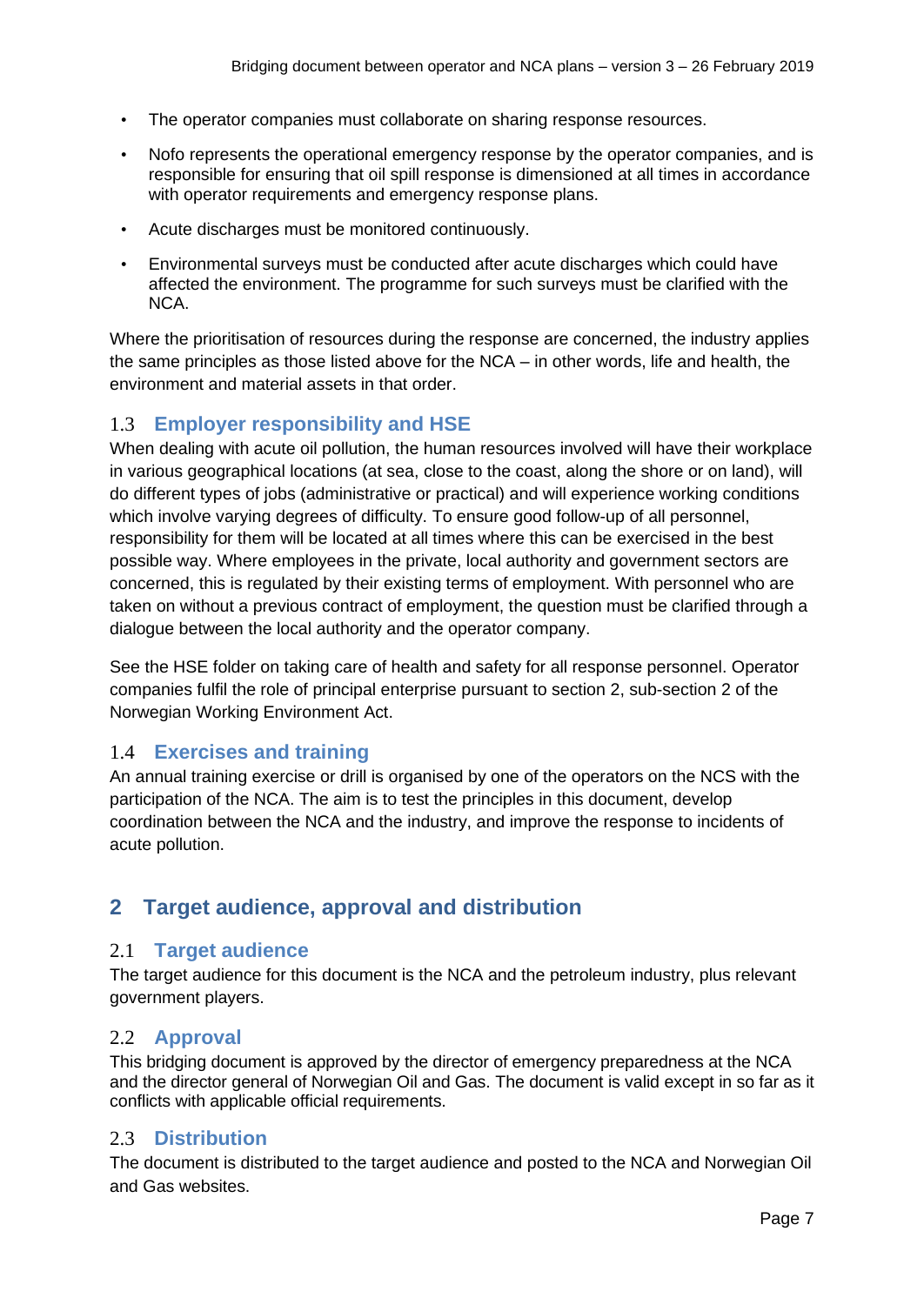# **3 Acute pollution response led by the operator (phase 1)**

### 3.1 **The operator's response**

The operator is always responsible for establishing an incident command for combating its own incidents and for managing oil spill response as an integrated part of its response pursuant to applicable legislation and statutory regulations.

### 3.2 **The NCA's role in this phase**

A close dialogue will be maintained in this phase between the operator company and the NCA. On behalf of the government, the NCA will supervise the operator's responses for protecting the natural environment and, as part of this, see to it that the operator implements relevant and adequate measures. This supervisory function is normally exercised from the NCA's premises on the basis of dialogue with the operator and documentation supplied. It can also be expanded with representation on the spot, where the NCA dispatches supervisory personnel to the operator.

On the background of the operator's action plan and other available information, the NCA will determine whether the measures are correct and adequate. It will maintain continuous contact with the PSA on the development of the position, the discharge potential and measures.

In this phase, the NCA can also support the operator with agreed resources (agreement between the NCA and Nofo). The NCA does not normally provide support in the form of senior personnel, but primarily in the shape of materials and equipment operators in order to sustain its supervisory function.

# **4 Acute pollution response led by the NCA (phase 2)**

#### 4.1 **Criteria for government to assume command for acute pollution**

Criteria for the government to assume command can include (but are not limited to):

- an incident which threatens to have a wide geographical scope with associated landfall, including:
	- $\circ$  incidents affecting several local authorities, IUAs or counties, with a need for coordination across administrative boundaries and with many government bodies and resources involved
	- $\circ$  incidents with a scope which calls for supplementary resources over and above those planned for and covered by agreements – from government and international support agreements which can be activated by the NCA
- incidents of great social significance, including those:
	- $\circ$  posing a threat of major national consequences for the natural environment, both immediately and in the long term
	- o posing the threat of major consequences for the nation's economy and reputation
	- $\circ$  involving significant discharges which spread to other national sectors, creating a need for government coordination.

It is not considered appropriate to apply a predefined discharge potential/volume.